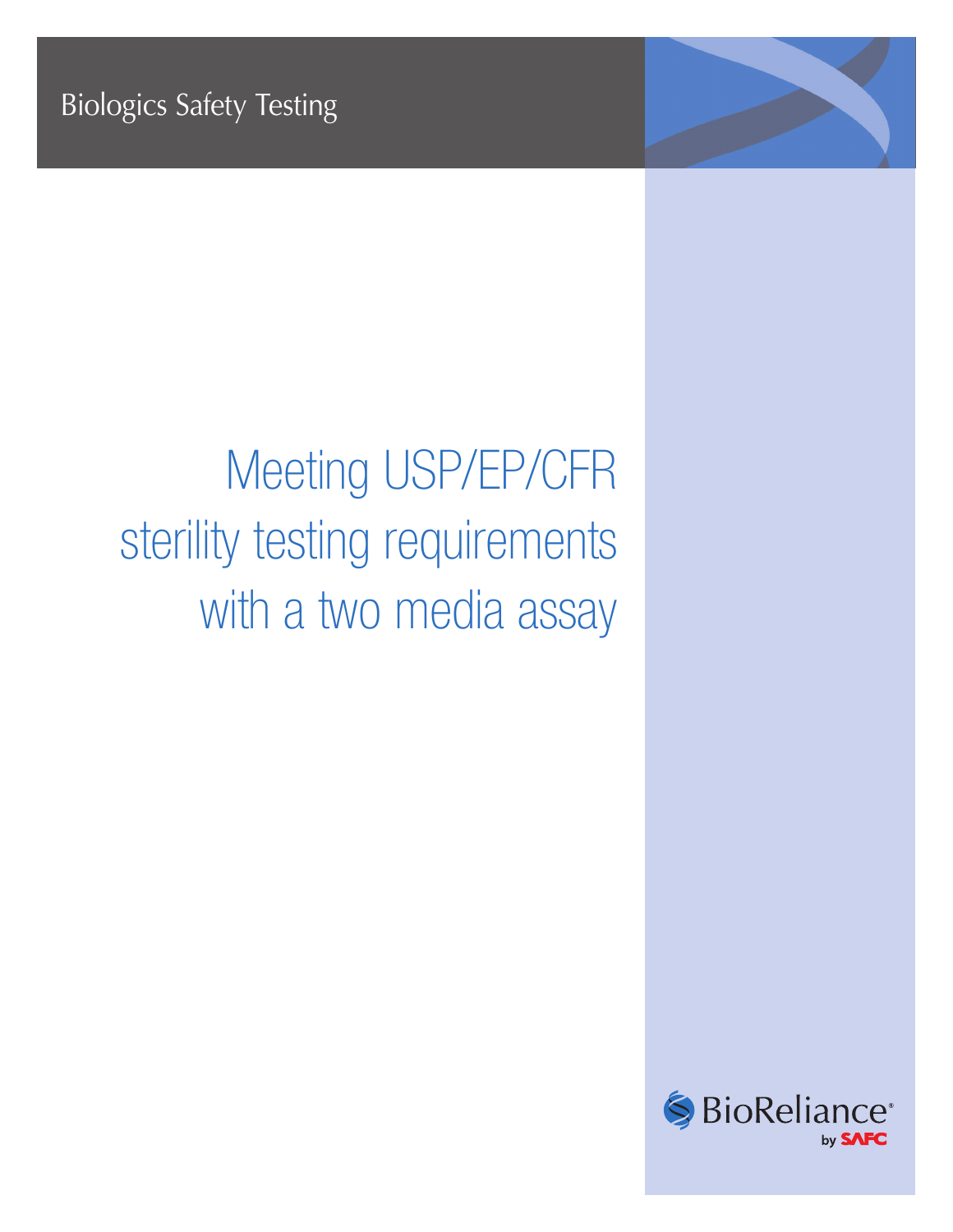## SBioReliance<sup>®</sup> by **SAFC**

#### **About BioReliance**

BioReliance Corporation is a leading provider of cost-effective contract services to the pharmaceutical and biopharmaceutical industries, offering more than 1,000 tests or services related to biologics safety testing, specialized toxicology and animal health diagnostics. Founded in 1947, BioReliance is headquartered in Rockville, Maryland, with laboratory operations in Rockville and Scotland and offices in Tokyo, Japan, and Mumbai, India. The Company employs more than 650 people globally. For more information, visit www.bioreliance.com.

#### **Key Services:**

- **Custom Assay Development** to fulfill your exact requirements
- **Biosafety Testing** of biologicals for viruses, bacteria, mycoplasma, fungi
- **Cell Line Characterization** including identity testing, genetic stability, EM, sequencing
- **Final Product Testing** including biopotency testing, residual DNA, host cell proteins, cross-reactivity
- **Virus/TSE Validation Studies** for all biological products
- **Contract GMP Production and Testing** of viral vectors and cell banks
- **Veterinary Vaccine Services** including characterization/identity, extraneous agent testing
- **Regulatory and Consulting Services**

All work undertaken by BioReliance is in compliance with appropriate GLP or GMP standards.

Further information is available by visiting our website at **www.bioreliance.com**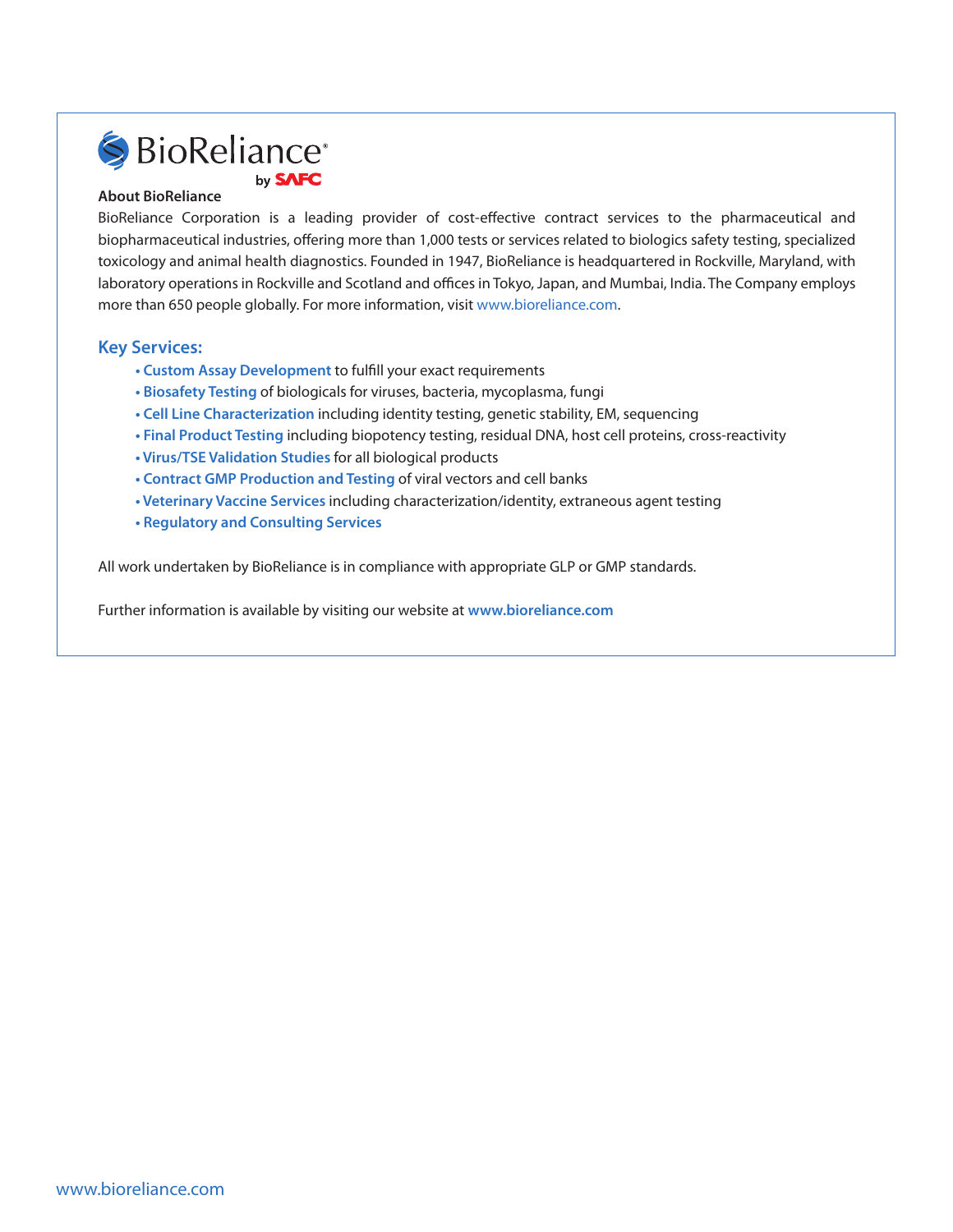## **Abstract**

Historical data from BioReliance presented herein supports that only 2 media, Fluid Thioglycollate (FTM(THIO)) and Soybean-Casein Digest (SCDM(TSB)) when used in a standard USP/EP/CFR sterility test is sufficient to detect microbial contaminants.

## **Introduction**

BioReliance currently offers a panel of standard sterility assays that comply with US and EU requirements (**Table 1**). The two media outlined in the USP, FDA, EP and JP requirements are Fluid Thioglycollate (FTM(THIO)) and Soybean-Casein Digest (SCDM(TSB)) (USP<71>, 21CFR 610.12, EP 2.6.1, and JP 4.06 respectively). These media detect anaerobic and aerobic bacteria as well as fungal contaminants. An additional series of assays that employ the use of four media as opposed to the standard two defined in the compendial methods have also been offered by BioReliance (**Table 1**). Sabouraud Dextrose Agar (SDA or SAB),

#### **Table 1. BioReliance Sterility Tests currently available.**

designed to support fungal growth, and Pre-reduced Peptone Yeast Glucose broth (PYG), designed for anaerobic bacteria have been used in select sterility assays. These media were added to the compendial media with the intent of offering broader coverage of microbial contaminants in sterility tests.

Historical data from the past half decade (2005–2009) of BioReliance sterility testing were analyzed and assessed in the context of the two versus four media assay formulations and are presented in this report. The data demonstrate that microorganisms detected in the five year data set are capable of growth on the two media FTM(THIO) and SCDM(TSB). From this we conclude that the addition of SDA(SAB) and PYG to the testing scheme does not offer any competitive advantage or additional information to the compendial Sterility Tests currently available at BioReliance.

| <b>GLP Assay Number</b> | <b>GMP Assay Number</b> | <b>Assay Description</b>                                                     | <b>Media</b>                     |
|-------------------------|-------------------------|------------------------------------------------------------------------------|----------------------------------|
| 510011                  | 510811                  | Direct Inoculation Sterility for Final<br>Bulk, 2 Media                      | SCDM(TSB)/FTM(THIO)              |
| 510036                  | 510836                  | Direct Inoculation Sterility for Final<br>Vials, 2 Media                     | SCDM(TSB)/FTM(THIO)              |
| 510006                  | 510806                  | <b>Membrane Filtration Sterility</b>                                         | SCDM(TSB)/FTM(THIO)              |
| 510000                  | 510888                  | Direct Inoculation Sterility for<br>Prebanking or Cells at Limit,<br>4 Media | SCDM(TSB)/FTM(THIO)/SDA(SAB)/PYG |
| 510D00 <sup>1</sup>     | 510D88 <sup>1</sup>     | Direct Inoculation Sterility for<br>Unprocessed Bulk, 4 Media                | SCDM(TSB)/FTM(THIO)/SDA(SAB)/PYG |
| 510R00 <sup>2</sup>     | 510R88 <sup>2</sup>     | Direct Inoculation Sterility for Cell<br>and Virus Banks, 4 Media            | SCDM(TSB)/FTM(THIO)/SDA(SAB)/PYG |
|                         |                         |                                                                              |                                  |

1 Replaced by 510011 and 510811.

2 Replaced by 510036 and 510836.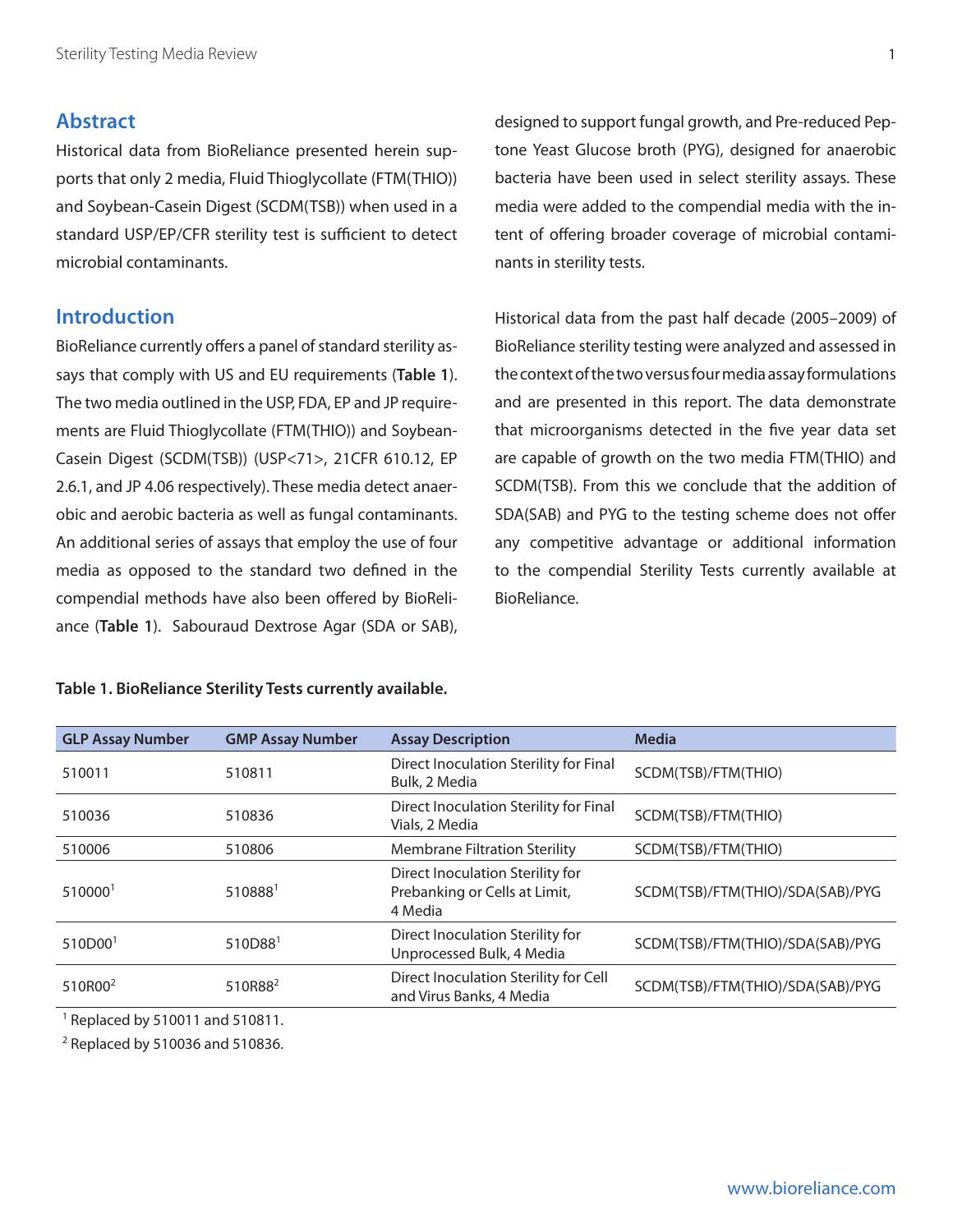## **Fluid Thioglycollate Medium (FTM(THIO))**

The intended use of THIO medium is the cultivation of anaerobic, microaerophillic and aerobic microorganisms and for detecting the presence of bacteria in normally sterile materials (Difco manual, 10th edition). FTM(THIO) conforms to the requirements of USP and AOAC for testing the sterility of antibiotics, biologics, and food. The formulation of THIO supports the growth of a wide variety of fastidious microorganisms having a range of growth requirements, including anaerobic bacteria (**Table 2**).

## **Soybean-Casein Digest Media or Tryptic Soy Broth (SCDM(TSB))**

Tryptic Soy Broth is used for cultivating a wide variety of microorganisms and conforms to the Harmonized USP/ EP/JP requirements for microbiological testing, including sterility. This medium is also recommended by the Clinical and Laboratory Standards Institute (CLSI) for inoculum preparation in disk diffusion sensitivity tests for testing bacterial contaminants in non-sterile pharmaceutical and cosmetics. TSB complies with established standards in the food industry and is the media of choice by the USDA APHIS for detecting viable bacteria in live vaccines (9CFR:113.26).

Commonly referred to as Soybean-Casein Digest Medium, Tryptic Soy Broth (TSB) is a general purpose medium with a rich nutritional base used for isolating fastidious and non-fastidious microorganisms, including fungi (**Table 3**).

**Table 2. Growth characteristics of control organisms for growth promotion in Fluid Thioglycollate medium after 18-48 h incubation at 35ºC incubated under ambient (aerobic) conditions**

(Difco 10th ed.; Difco and BBL Manual online).

| Organism                                           | Growth                    |  |
|----------------------------------------------------|---------------------------|--|
| Staphylococcus aureus ATCC <sup>®</sup> 6538™      | Good to excellent         |  |
| Pseudomonas aeruginosa ATCC <sup>®</sup><br>9027™  | Good to excellent         |  |
| Bacteroides vulgatus ATCC® 8482™                   | Poor to fair <sup>*</sup> |  |
| Bacillus subtilis ATCC® 6633™                      | Good to excellent         |  |
| Bacteroides vulgatus ATCC® 8482™                   | Poor to fair*             |  |
| Candida albicans ATCC® 10231™                      | Good to excellent         |  |
| Clostridium sporogenes ATCC <sup>®</sup><br>11437™ | Good to excellent         |  |
| Kocuria. rhizophila ATCC® 9341™                    | Good to excellent         |  |
| (formerly Micrococcus luteus)                      |                           |  |
| Neisseria meningitidis ATCC® 13090™                | Good to excellent         |  |
| Streptococcus pyogenes ATCC® 19615™                | Good to excellent         |  |

\* Growth good to excellent after 3 days incubation.

| Organism                                          | <b>Incubation temperature</b> | <b>Recovery</b>  |
|---------------------------------------------------|-------------------------------|------------------|
| Escherichia coli ATCC® 25922™                     | $30 - 35$ °C                  | Growth by 48 h   |
| Streptococcus pneumoniae ATCC® 6305™              | $30 - 35$ °C                  | Growth by 24 h   |
| Staphylococcus aureus ATCC 25923                  | $30 - 35$ °C                  | Growth by 48 h   |
| Bacillus subtilis ATCC® 6633™                     | $20 - 25$ °C                  | Growth by 3 days |
| Candida albicans ATCC <sup>®</sup> 10231™         | $20 - 25$ °C                  | Growth by 5 days |
| Aspergillus brasiliensis ATCC <sup>®</sup> 16404™ | $20 - 25$ °C                  | Growth by 5 days |

#### **Table 3. Growth characteristics of control organisms in TSB (Difco and BBL Manual online).**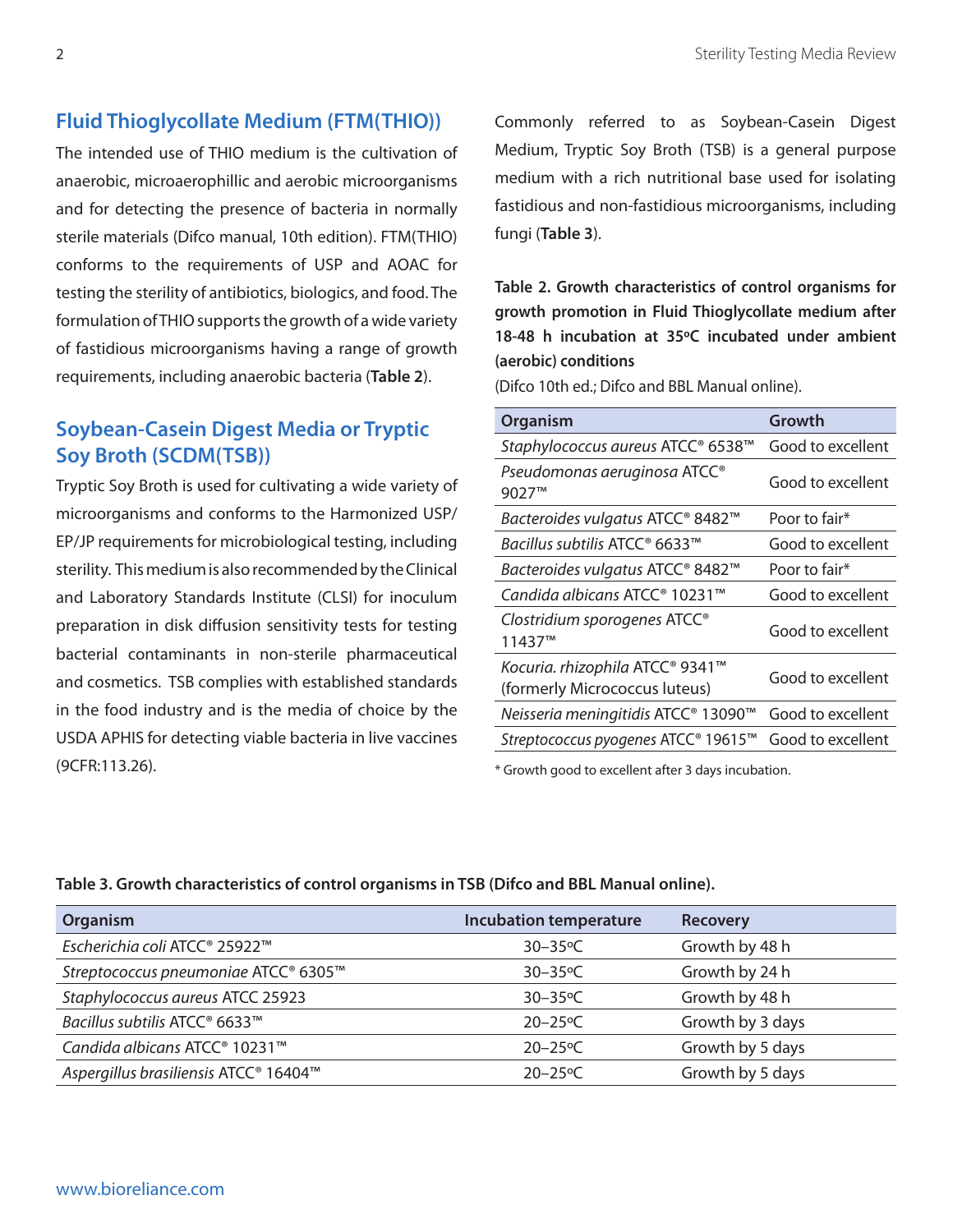## **Sabouraud Dextrose Agar (SDA or SAB)**

SAB is a general-purpose medium devised by Sabouraud for culturing of yeasts, molds, and aciduric microorganisms and is used for the growth of fungi, particularly those associated with skin infections (dermatophytes) (Sabouraud, 1892). The low pH of approximately 5.6 is favorable for the growth of fungi, especially dermatophytes, and slightly inhibitory to contaminating bacteria in clinical specimens. This medium is recommended in the *USP* for use in performing total combined mold and yeast counts (Microbial Limit Tests).

#### **Pre-reduced Peptone Yeast Glucose Broth (PYG)**

PYG was developed by the Virginia Polytechnic Institute (VPI) anaerobe laboratory for the cultivation of anaerobes for downstream identification tests (Holdeman, et al., 1977). The anaerobic bacteria cultivated in the PYG broth are also found in the anaerobic phase of the FTM(THIO) media employed in the standard two media sterility tests. Sodium thioglycollate lowers the oxidation–reduction potential of the FTM(THIO) media creating anaerobic conditions in this medium and the small amount of agar assists in the maintenance of a low redox potential by stabilizing the medium against convection currents, thereby maintaining anaerobiosis in the lower depths of the medium (McFaddin, 1985) rendering the inclusion of PYG redundant in the sterility assays.

### **Historical Data Analysis**

The data from Sterility Assays performed by BioReliance over the past 5 years (**Figure 1**) indicate that *Bacillus* species (19%), especially *Bacillus circulans*, was the most commonly identified contaminant in non-sterile biologics tested. The second most common cause of failure was *Proprionibacterium spp.* (17%), followed distantly by P*aenibacillus spp.* (8%) and *Staphylococcus spp.* (7%). The remaining contaminants identified in test articles were found at a frequency of 1-3%. The fungal contaminant, *Penicillium* (5%) was found as infrequently as *Staphylcoccus spp.*, even when SDA(SAB) was included in the tests. In comparison, an analysis of FDA product recall data for 134 non-sterile pharmaceutical products from 1998 to September 2006 demonstrated that 48% of recalls were due to contamination by *Burkholderia cepacia*, *Pseudomonas spp.*, or *Ralstonia picketti*, while yeast and mold contamination were found in 23% of recalls. Gram-negative bacteria accounted for 60% of recalls, but only 4% were associated with Gram-positive bacteria (Jimenez, 2007).



#### **Figure 1. Distribution of the most frequent contaminants found in samples tested from 2005-2009.**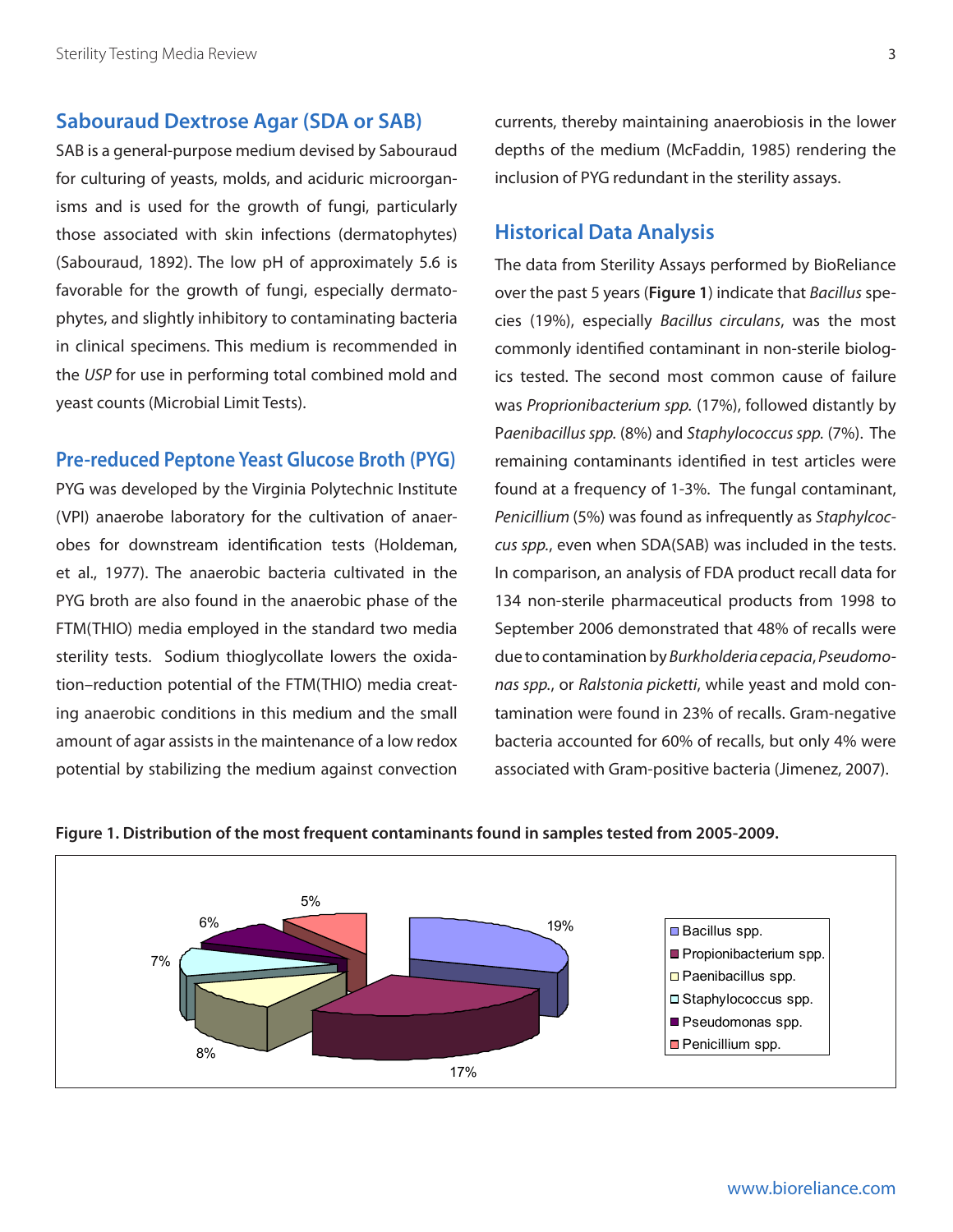Taken together, these data indicate that aerobic and microaerophilic bacteria constitute the primary concern in sterility testing among pharmaceutical and biologics manufacturers. These organisms isolated from contaminants of biologics introduced during the manufacturing process are capable of growth on FTM(THIO) and SCDM(TSB). These two (2) media, independently or together detect representatives from all genera picked up on PYG and/or SDA(SAB), including aerobic and anaerobic bacteria and most fungal species (**Table 4**). Therefore, the addition of PYG or SDA(SAB) does not offer any additional detection advantage over the two media assay. Furthermore, testing using two media as recommended in the USP, EP, and CFR guidelines offers greater sensitivity and accuracy than use of four

media for testing. Spreading the test article across fewer media increases the likelihood that contaminants will be detected and that they will be detected in replicate media. Performing sterility testing using the two media to compliance as outlined per USP<71>, 21CFR 610.12 and EP 2.6.1 is scientifically suitable and will meet regulatory standards worldwide for the development and production of safe products intended for human use.

## **Notification**

Effective October 1, 2010, BioReliance will be discontinuing the availability of all four media sterility assays. We encourage that all clients contact their Account Manager or Program Manager to discuss two media assay alternatives.

**Table 4. Genera and species identified in sterility testing at BioReliance in the past five (5) years. The designation spp. indicates more than one species of a given genus has been detected in the sterility assays.**

| Organism                     |                                         |  |  |
|------------------------------|-----------------------------------------|--|--|
| Acholeplasma laidlawii       | Mesorhizobium huakuii                   |  |  |
| Acinetobacter johnsonii      | Methylobacterium extorquens             |  |  |
| Acinetobacter radioresistens | Micrococcus luteus                      |  |  |
| Actinomyces meyeri           | Paecilomyces variotii                   |  |  |
| Afipia genomospecies 4       | Paenibacillus spp.                      |  |  |
| Arthrobacter spp.            | Patulibacter minatonensis               |  |  |
| Bacillus spp.                | Penicillium spp.                        |  |  |
| Bifidobacterium bifidum      | Phyllobacteriaceace                     |  |  |
| Bradyrhizobiaceae            | Propionibacterium acnes                 |  |  |
| Candida parapsilosis         | Pseudomonas spp.                        |  |  |
| Cauolobacter vibrioides      | Ralstonia pickettii                     |  |  |
| Cellulosimicrobium funkei    | Serratia liquefaciens                   |  |  |
| Cryptococcus spp.            | Staphylococcus spp.                     |  |  |
| Cupriavidus metallidurans    | Stenotrophomonas maltophilia            |  |  |
| Enterococcus                 | Streptococcus spp.                      |  |  |
| Herminiimonas saxobsidens    | Tsukamurella (formerly Corynebacterium) |  |  |
| Leuconostoc gelidum          |                                         |  |  |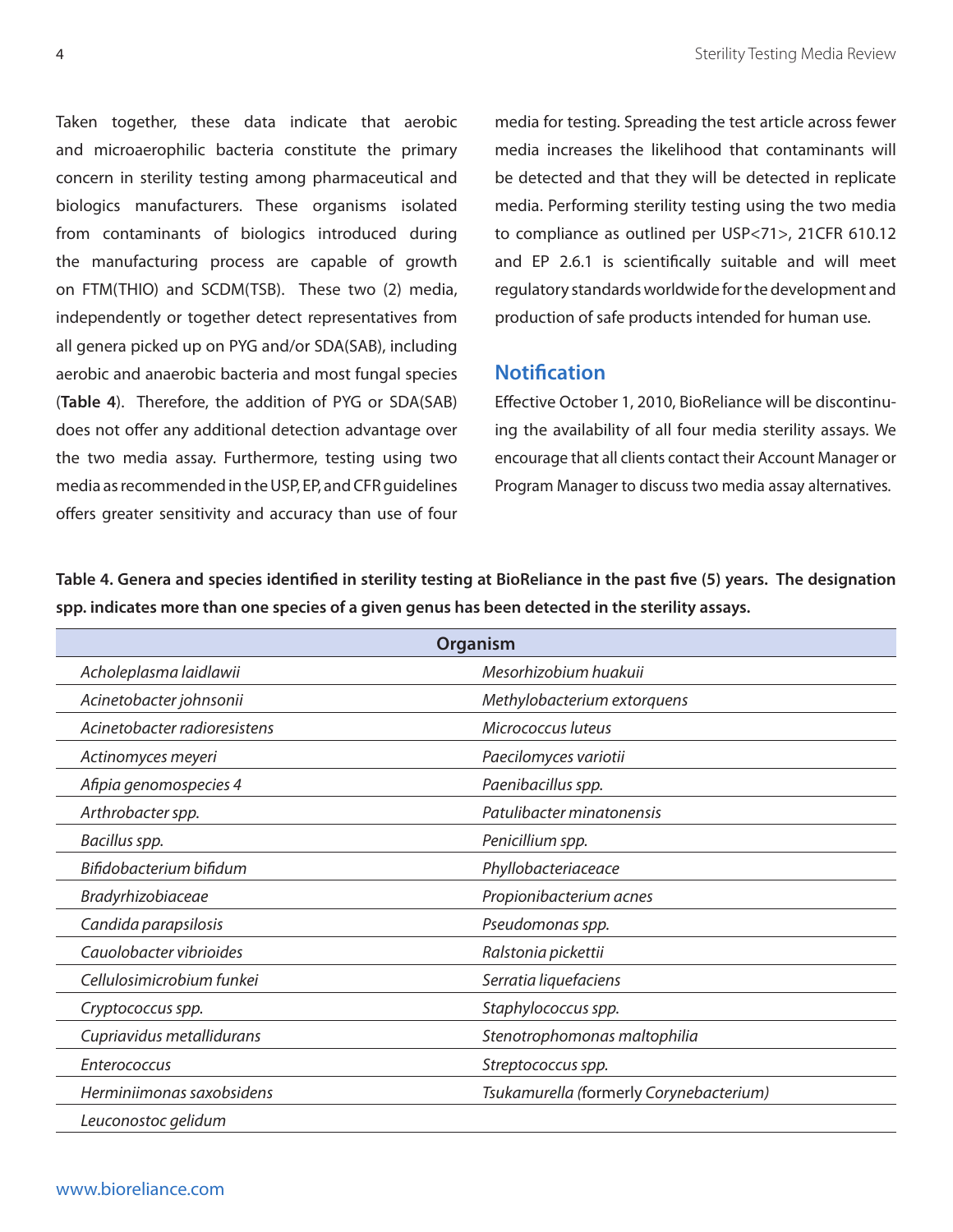## **References**

Difco Manual, 10th edition.

Difco and BBL Manual, online, 2009.

Jimenez, L, Microbial diversity in pharmaceutical product recalls and environments. PDA J Pharm Sci Technol. 2007. 61:383-399

MacFaddin, J.F. 1985. Media for isolation-cultivationidentification-maintenance of medical bacteria, vol. I. Williams & Wilkins, Baltimore.

Holdeman LV, Cato EP, Moore WEC, Eds. Anaerobe laboratory manual. 4th ed. Blacksburg: Virginia Polytechnic Institute and State University, 1977.

Sabouraud. 1892. Ann. Dermatol. Syphil. 3: 1061.